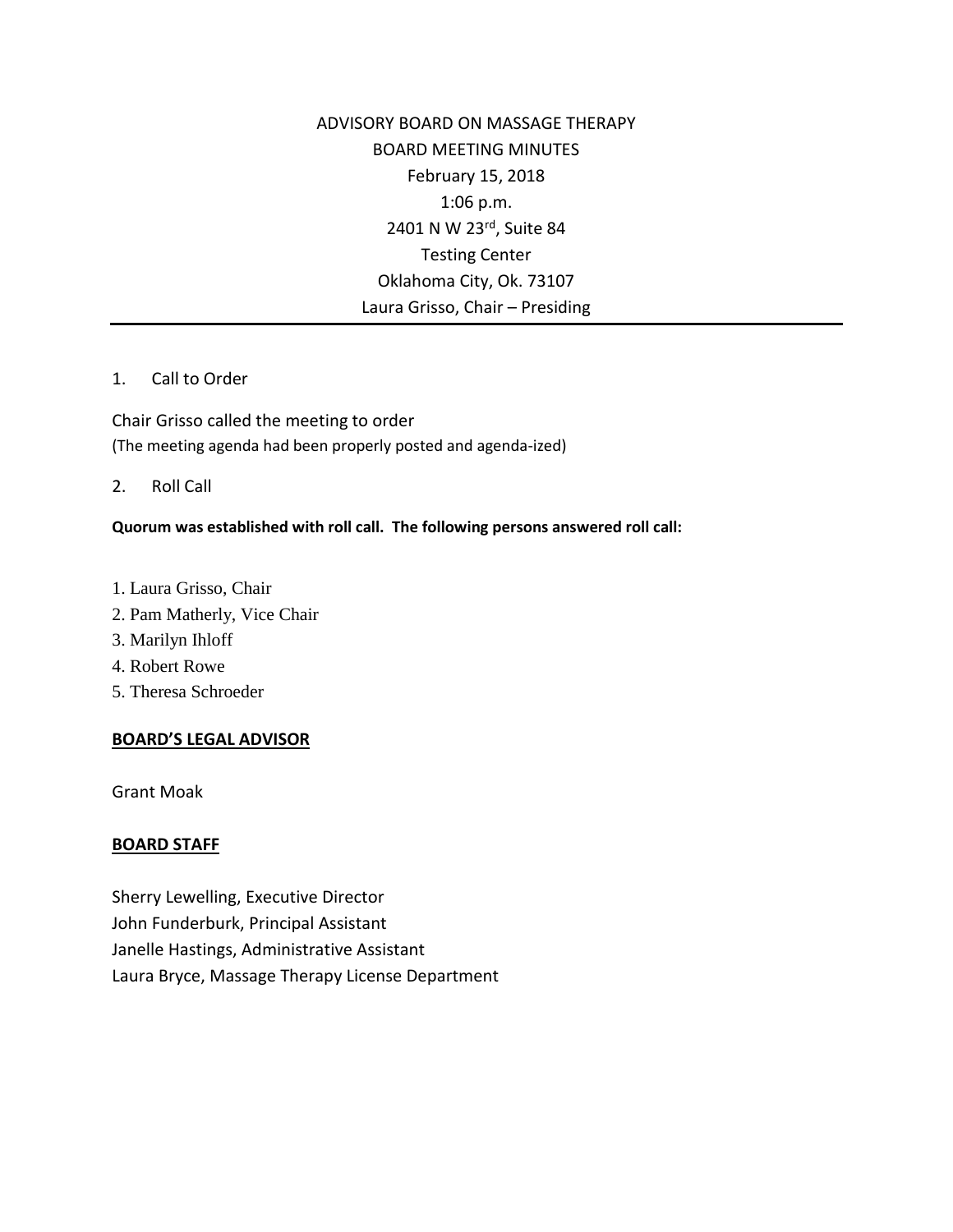# **VISITORS**

Kanjana Davidson, Laura Hickman, Jennifer Giehll, Karen Harr, Mary Elizabeth LeBlanc, Shantelle Jennings, Susan Hawkins, Lauriann Gillette, Darla DeRosa, Kimberly Johnson, Scott Rigsbee, Nora Ann House

3. Public Comment – Opportunity for the Board to Receive Public Comment – Each speaker is limited to three minutes. Comments must be related to items listed on the agenda

Mary Elizabeth LeBlanc asked if the display of the wallet ID card would be sufficient to offer chair massages at the Capitol and Ms. Lewelling said yes that would be fine.

4. Discussion and Possible Action to Approve or Disapprove Board Meeting Minutes from December 18, 2017 Board Meeting

A motion was made by Ms. Matherly and seconded by Ms. Ihloff and Mr. Rowe to approve the Board meeting Minutes from December 18, 2017

Voting: Matherly, yes; Ihloff, yes; Rowe, yes; Schroeder, yes. Motion passed.

5. Director's Report – Sherry G. Lewelling Deregulation

SB1063: Ms. Lewelling did not provide a written report but wanted to give updates on legislation. She announced that SB1063, the massage therapy bill did not make it on committee's agenda for today February 15 and was rescheduled for Thursday February 22, 2018 in Room #511A , those who are able to attend in person can view a live feed from another nearby room and those who cannot attend in person can view thru a live feed via the internet. Ms. Lewelling went on to say she and Mary Elizabeth LeBlanc met with Senator Bergstrom, OBN agent Mike Snowden head of human trafficking, Doug Kimberlin with the Oklahoma City Police Departments human trafficking division who offered a lot of input and support. She said we also requested that Mr. Jordan have nothing to do with this bill on the House side. We plan to reach out to House author Tammy West and set up a meeting to visit. After it passes thru committee on Senate side, we can make amendments, there's a few things we need to adjust, then it would go to the House side, then if it passes both sides it will be sent on to Governor Fallin to sign.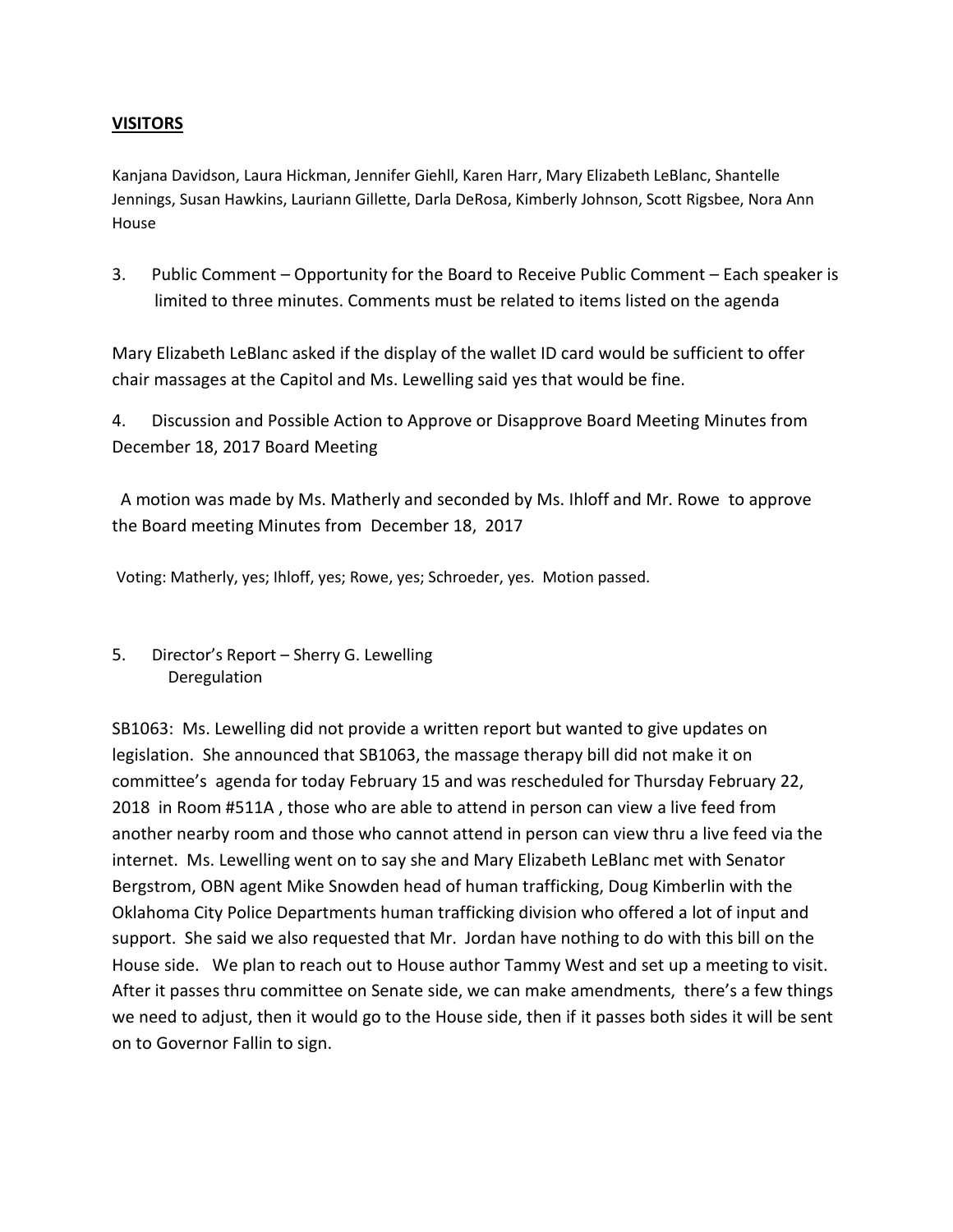SB1312 on deregulation: this bill was due to be read to the Business Commerce and Tourism committee, the chair has refused to allow this bill to be read. Ms Lewelling expressed her gratitude and pride in everyone who stepped up to fight this legislation.

SB 1174 by Kim David of the Senate: The bill called the Freedom To Work Act would allow free first time licenses for anyone 18 to 25 years of age and anyone claiming to earn less than \$30,000 per year. This would cut our revenue in half and is another way to weaken licensing agencies and make us dependent upon appropriations. Ms. Lewelling asked everyone to contact their representatives and express their opposition.

6. O.B.P.V.S; Oklahoma Board of Private Vocational Schools - Nora House, O.B.P.V.S Executive Director Scope of oversight and purpose of O.B.P.V.S for massage therapy

Ms. House has been with the agency since 2011 and is one of only 3 employees, she offered an extended overview of the O.B.P.V.S, the agency was created in the 1970's to oversee G.I. bills for veterans then expanded in the 1980's to include state accrediting, at any given time the O.B.P.V.S licenses anywhere from 125-140 schools that cover all kinds of subjects such as dog grooming, horseshoeing and vet techs, culinary arts, wellness professions like dental and medical assistant, ultra sound and massage therapy and yoga teacher training.

There are 3 basic things to be a licensed school,

- 1) are you private and not government
- 2 ) do you charge for this training
- 3) and if you charge, could someone use that training to earn part of a living?

One of the main questions is do schools adequately explain what they plan to do, so if a student doesn't get what they need then they know where to go to complain. If a school is regulated by another agency such as the Health dept or Cosmetology board or the Federal government then we defer, the exception being if a school offers other programs in addition to cosmetology. The main thing we do is enforce minimum standards, they look for a lot of documentation including catalog and enrollment agreements, facilities, financial stability, on site campus directors qualifications, Instructors, owners and solicitors are those who market the school. The main thing on instructors in general, you can be an instructor in a private vocational school with 2 of the last 7 recent years in the profession, OR a bachelors degree in field OR state or national license in the field, right now you only have to have one of the three. The school catalog has to define lotsof procedures, including refund policy.